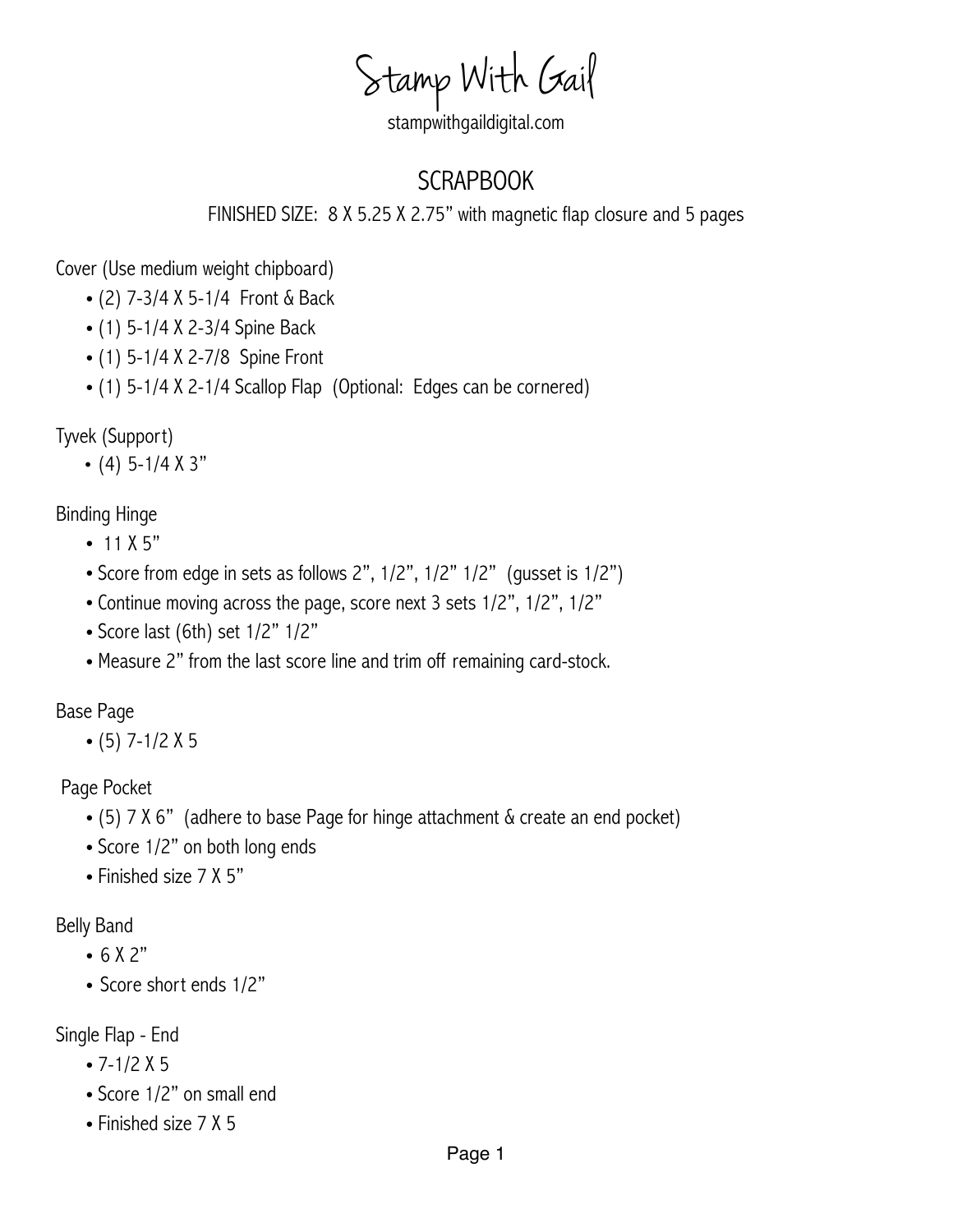Stamp With Gail

stampwithgaildigital.com

Single Flap - Top or Bottom

- $-7-1/2$  X 5
- Score 1/2" on long end
- Finished size 7 X 5

Scallop End Flap

- 5 X 2.5"
- Scallop edge with punch or leave as straight edge (print & cut scallop flap from PDF file at: <http://www.stampwithgaildigital.com/scrapbook-freebies>
- Score 1/2" on long end

Scallop Top or Bottom Flap

- 7 X 2.5"
- Scallop edge with punch or leave as straight edge (print  $\&$  cut scallop flap from PDF file at: <http://www.stampwithgaildigital.com/scrapbook-freebies>
- Score 1/2" on long end

Scallop Book Flap

- $\cdot$  6-1/2 X 2.5"
- Scallop edge with punch or leave as straight edge (print & cut scallop flap from PDF file at: <http://www.stampwithgaildigital.com/scrapbook-freebies>
- Score 1/2" on long end

Double Fold Flap (We did not make this in SWG Class)

- 7 X 5-1/2" & Score 1/2" on one short side
- 7-1/2 X 5" & Score 1/2" on one long side
- Finished size 7 X 5

## Book Page

- 8-1/2 X 6-3/4 & Score at 4-1/4"
- Finished size  $6-3/4$  X 4-1/4

Book Belly Band

• 4.75" X 1.5", Score ends 1/2"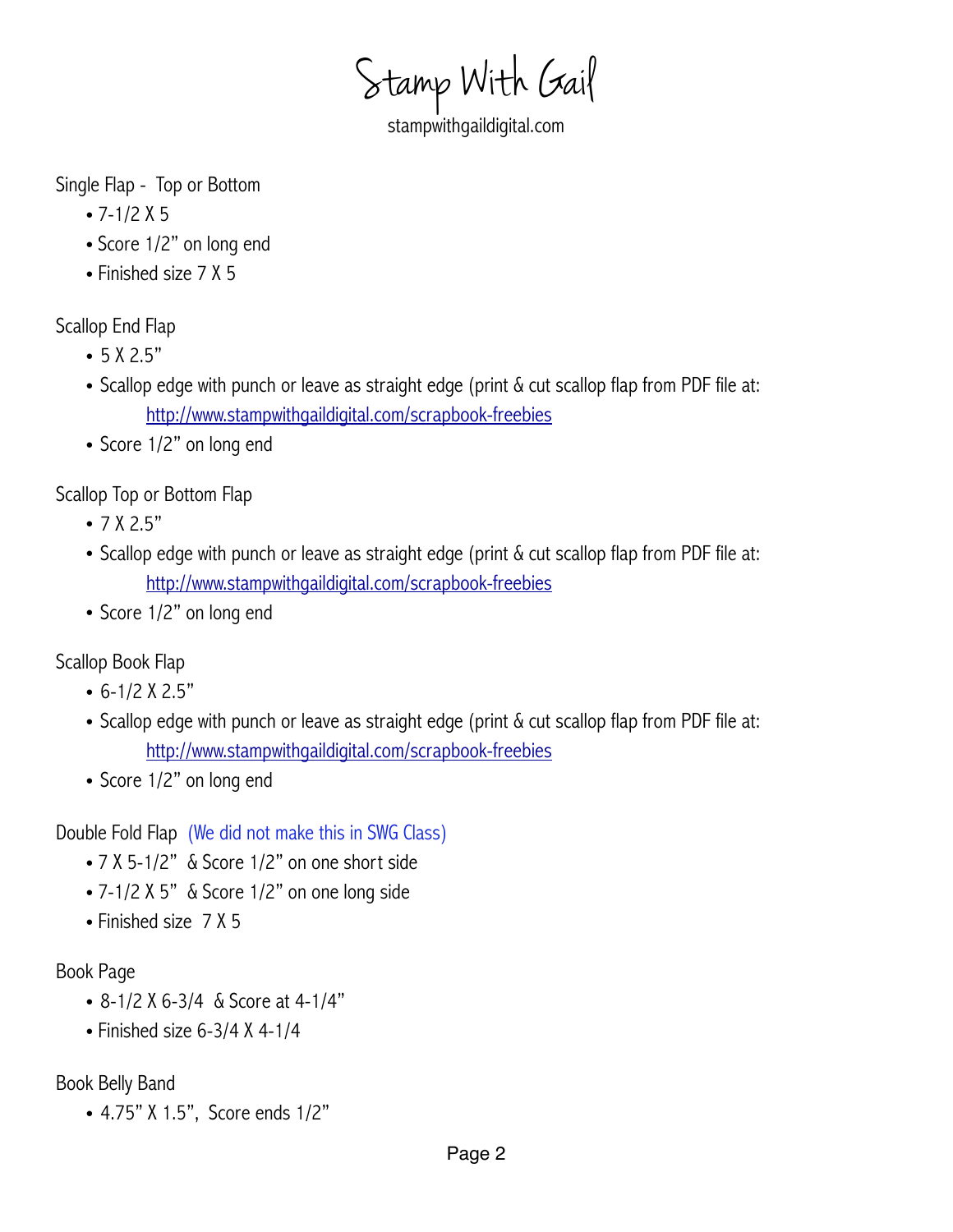Stamp With Gail

stampwithgaildigital.com SCRAPBOOK CUTS

Pocket (Cut 2) Inside Cover & Back of Page Pocket for Book

- $6 X 4.5$
- Score 1/2" on each short side
- Score 1/2" on 1 long side
- Finished size 5 X 4"

Pocket Inside Back Cover

- $-5 X 3"$
- Score 1/2" on each short side
- Score 1/2" on 1 long side
- Finished size 4 X 2-1/2"

Making the Page Hinge Gusset

- Crease each score mark and burnish using a bone folder.
- Fold score marks, folding Valley, Mountain, Valley folds and repeating until you reach the end of your hinge.
- On your binding hinge, attach sticky tape to the first 1/2" score mark of each set. (5 score marks). Place tape next to the score mark, not on the score mark.
- Fold the first taped 1/2" section upward, adhering it to the next un-taped 1/2" section. This will be a valley fold. Repeat adhering each taped section to the next 1/2" un-taped section. This will make 5 hinges and 4 gussets.
- Burnish valley folds with bone folder
- Place score tape across the back of the hinge gusset and tape along the edges. Cover all or most of the entire back side. This side will be adhered to the cover spine.
- Trim the 4 edges of the hinges from the end of the hinge (be careful not to cut the hinge) to the edge of the first score mark, cutting on an angle (mitre the ends).
- Trim (mitre) each of the hinge edges cutting on an angle.
- Remove the backing from the score tape , center hinge over the Tyvek back spine cover and adhere.
- Burnish the 1/2" sections to insure tape is firmly attached to the binding.
- Add score tape to both ends of the hinge flaps. Tape slightly below the top edge.
- You are now ready to cover the scrapbook with plain paper and attach the pages.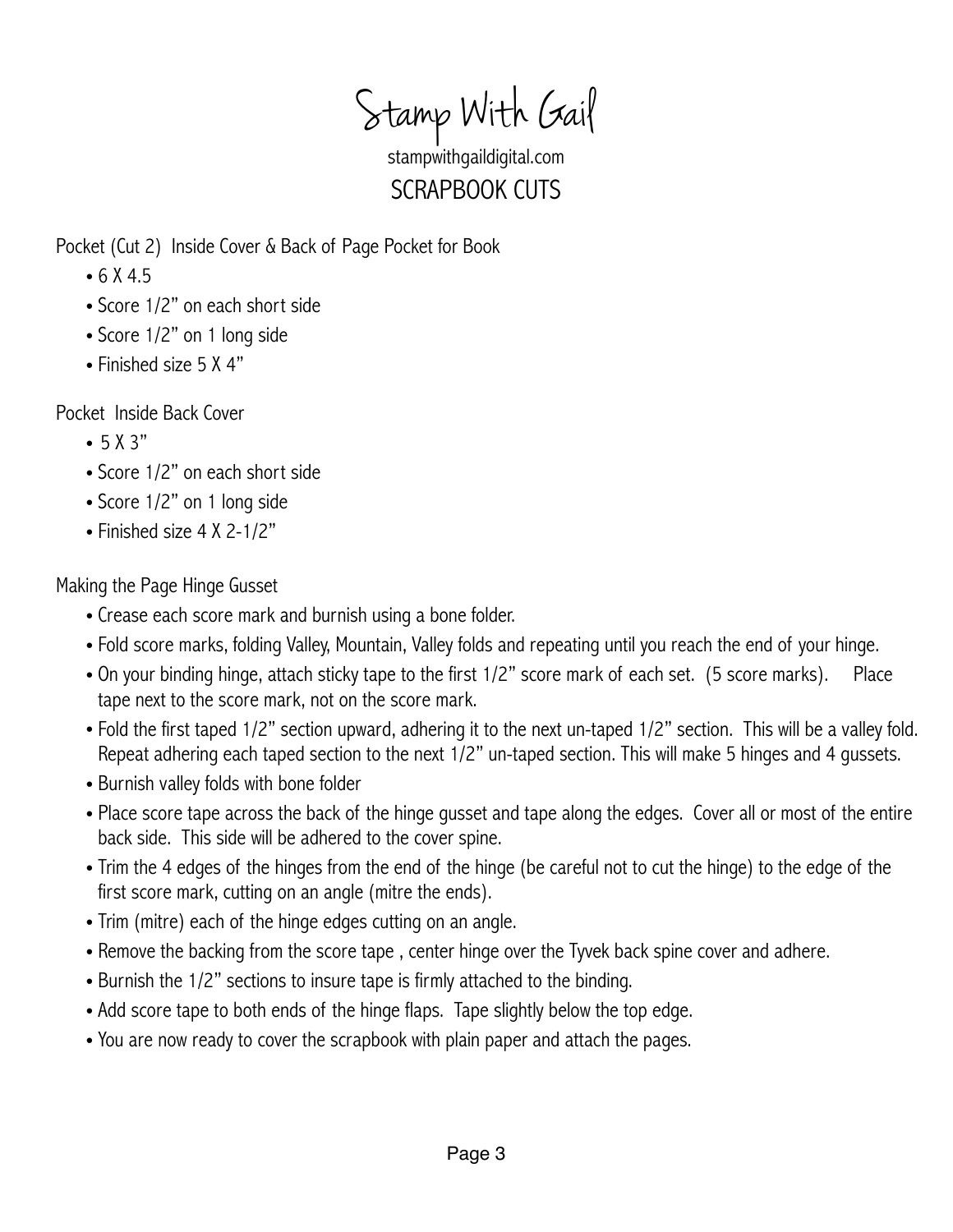Stamp With Gail

stampwithgaildigital.com SCRAPBOOK CUTS

Making the Scrapbook Cover

- Lay out your chipboard cover pieces in correct order
- Place several strips of double sided tape on each side edge of the Tyvek. Place a strip of double sided tape on the side edge of each piece of chipboard that butts against the tyvek strip.
- Width between all chipboard cover pieces is the width of the side of a ruler
- Center the spine front onto on piece of cut Tyvek. Match top and bottom edges. Adhere.
- Butt ruler edge along side front spine, left edge. Place chipboard front cover against ruler and match top and bottom edges of tyvek. Adhere.
- Butt ruler against front spine, right edge. Place back cover, left side, against ruler. Line up top and bottom edges with tyvek. Adhere.
- Place ruler edge in center of 6" tyvek sheet. Place left scallop flap edge along the right side of the ruler and adhere flap. The tyvek should not be visible on the right side, top or bottom of the scallop flap.
- Run vertical lines of sticky tape along the left edge of the tyvek to 1/8" from the edge of the ruler.
- Butt the right edge of the front spine (it's attached to the other tyvek sheet) against the ruler and adhere front spine to the tyvek.

Covering the Scrapbook Cover

- Cut card stock paper in the same color as the base page. Usually black or craft paper.
- (1) 8.5 X 11", score paper: short end at 1.75", and top long side 1-5/8"
- (1) 8.5 X 11" score paper: top long side 1-5/8" and bottom long side 1.5", NO score on short end.
- (1) 8.5 X 5", score short end 1.5" & other short end 1-5/8", score long end at 1.25". Cut out corner square.
- Place score tape along the edges of the paper.
- With tape showing upward, center the cover binding onto the 8.5" paper .
- Place 1/2" score tape along the edges of each piece of chipboard. And vertical strips on each end of the chipboard sections that bend. Adhere chipboard to paper.
- Mitre each corner of the paper by cutting across the edge of the corner. Do Not cut entirely to the corner edge, leave a little bit of space or your chipboard corner will not be covered with paper.
- Fold down paper edges to the inside of the binding adhering to chipboard pieces.
- Adhere the Hinge with pages to the center of the back spine piece. Make sure the back of the hinge is covered with score tape.
- Add magnets to the flap and front cover for the closure. Adhere with glue and tape.
- Cut patterned paper 1/4" smaller than each of the chipboard pieces. Cut pieces for both the inside and outside and adhere with score tape.